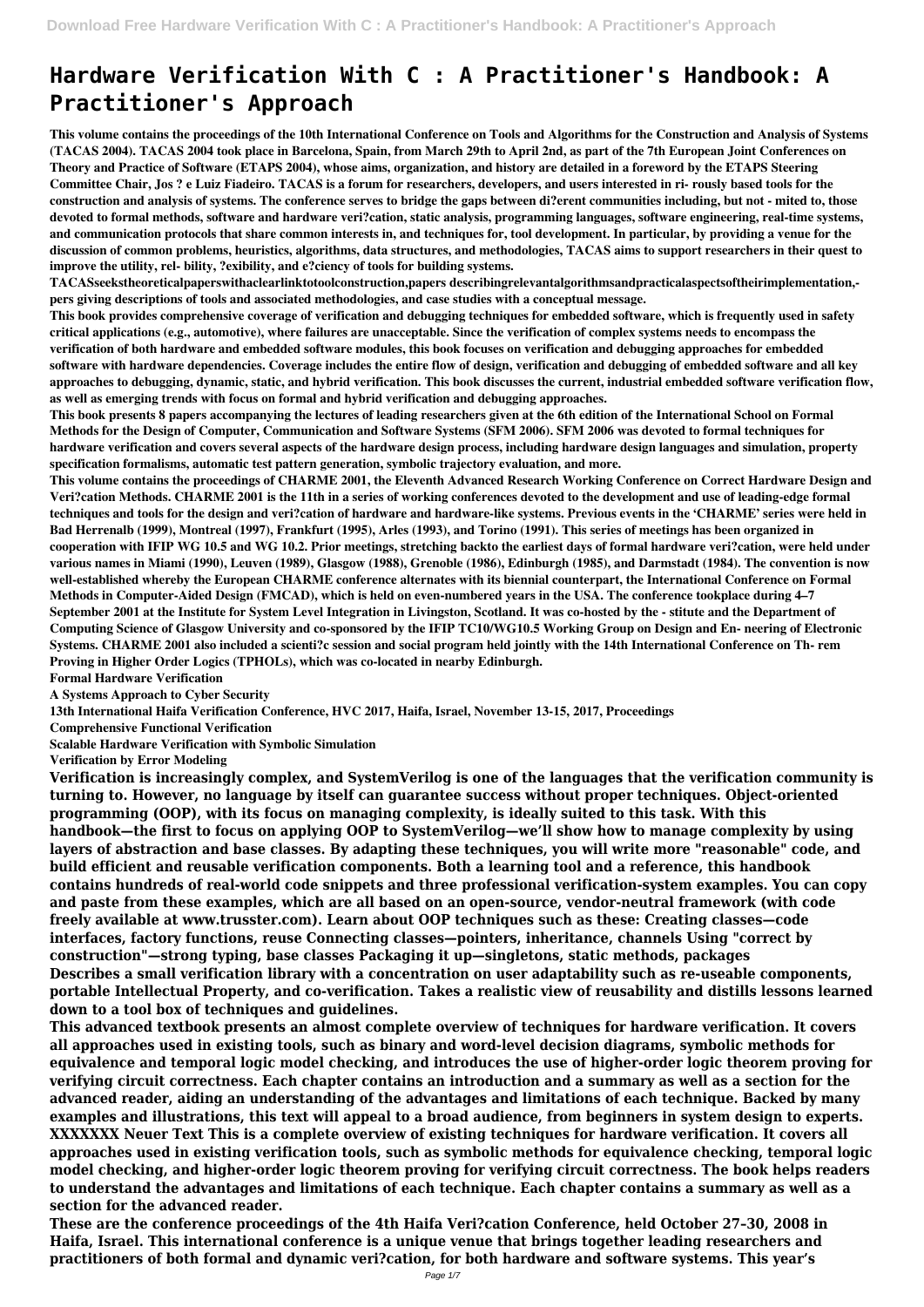**conference extended the successes of the previous years, with a largejumpinthenumberofsubmitted papers. Wereceived49totalsubmissions, with many more high-quality papers than we had room to accept. Submissions came from 19 di?erent countries, re?ecting the growing international visibility of the conference. Of the 49 submissions, 43 were regular papers, 2 of which were later withdrawn, and 6 were tool papers. After a rigorous review process, in which each paper received at least four independent reviews from the dist- guished Program Committee, we accepted 12 regular papers and 4 tools papers for presentation at the conference and inclusion in this volume. These numbers give acceptance rates of 29% for regular papers and 67% for tool papers (34% combined) — comparable to the elite, much older, conferences in the ?eld. A Best Paper Award, selected on the basis of the reviews and scores from the Program Committee, was presented to Edmund Clarke, Alexandre Donz' e, and AxelLegayfortheirpaperentitled"StatisticalModelCheckingofMixed-Analog Circuits with an Application to a Third-Order Delta-Sigma Modulator. " The refereed program was complemented by an outstanding program of vited talks, panels, and special sessions from prominent leaders in the ?eld.**

**Hardware Verification with System Verilog**

**8th International Haifa Verification Conference, HVC 2012, Haifa, Israel, November 6-8, 2012. Revised Selected Papers**

**The e Hardware Verification Language**

**Embedded Software Verification and Debugging**

**10th International Conference, TACAS 2004, Held as Part of the Joint European Conferences on Theory and Practice of Software, ETAPS 2004, Barcelona, Spain, March 29 - April 2, 2004, Proceedings First International Haifa Verification Conference, Haifa, Israel, November 13-16, 2005, Revised Selected Papers** *This book constitutes the refereed proceedings of the Third International Conference on Formal Methods in Computer-Aided Design, FMCAD 2000, held in Austin, Texas in November 2000. The 30 revised full papers presented together with two invited contributions were carefully reviewed and selected from 63 submissions. All current issues of research and development approaches based on formal methods for the design and analysis of systems are addressed. Among the topics covered are formal verification, formal specification, systems analysis, program analysis, model checking, automated modeling, program semantics, theorem proving, symbolic simulation, and transition systems.*

*This book constitutes the thoroughly refereed proceedings of the 8th International Haifa Verification Conference, HVC 2012, held in Haifa, Israel in November 2012. The 18 revised full papers presented together with 3 poster presentations were carefully reviewed and selected from 36 submissions. They focus on the future directions of testing and verification for hardware, software, and complex hybrid systems.*

*I am glad to see this new book on the e language and on verification. I am especially glad to see a description of the e Reuse Methodology (eRM). The main goal of verification is, after all, finding more bugs quicker using given resources, and verification reuse (module-to-system, old-system-to-new-system etc. ) is a key enabling component. This book offers a fresh approach in teaching the e hardware verification language within the context of coverage driven verification methodology. I hope it will help the reader und- stand the many important and interesting topics surrounding hardware verification. Yoav Hollander Founder and CTO, Verisity Inc. Preface This book provides a detailed coverage of the e hardware verification language (HVL), state of the art verification methodologies, and the use of e HVL as a facilitating verification tool in implementing a state of the art verification environment. It includes comprehensive descriptions of the new concepts introduced by the e language, e language syntax, and its as- ciated semantics. This book also describes the architectural views and requirements of verifi- tion environments (randomly generated environments, coverage driven verification environments, etc. ), verification blocks in the architectural views (i. e. generators, initiators, c- lectors, checkers, monitors, coverage definitions, etc. ) and their implementations using the e HVL. Moreover, the e Reuse Methodology (eRM), the motivation for defining such a gui- line, and step-by-step instructions for building an eRM compliant e Verification Component (eVC) are also discussed.*

*This volume contains the proceedings of the 3rd Haifa Veri?cation Conference (HVC 2007),whichtookplacein Haifa during October 2007.HVC isa forumfor researchers from both industry and academia to share and advance knowledge in the veri?cation of hardware and software systems. Academic research in veri?cation is generally divided into two paradigms – formal veri?cation and dynamic veri?cation (testing). Within each paradigm, di?erent algorithms and techniques are used for hardware and softwaresystems.*

*Yet,attheircore,allofthesetechniquesaimtoachievethesamegoalofensuring the correct functionality of a*

*complicated system. HVC is the only conference that brings together researchers from all four ?elds, thereby encouraging the migration of methods and ideas between domains. With this goal in mind we established the HVC Award. This award rec- nizes a promising contribution to veri?cation published in the last few years. It is aimed at developments that signi?cantly advance the state of the art in veri?cation technology and show potential for future impact on di?erent ver- cation paradigms. The winners of the HVC Award are chosen by an indep- dent committee with experts from all ?elds of veri?cation – both formal and dynamic, software and hardware. The winners of the 2007 HVC Award were Corina Pas? ? areanu and Willem Visser, for their work on combining static and dynamic analysis. This year we received 32 submissions, out of which 15 were accepted after a thorough review conducted by the Program Committee (PC) and additional reviewers.Eachpaper wasreviewedby atleastthree reviewers,sometimes more. A Guide to Learning the Testbench Language Features A Formal Hardware Verification System User's Guide 10th International Haifa Verification Conference, HVC 2014, Haifa, Israel, November 18-20, 2014, Proceedings A SystemC Based Approach for Successful Tapeout Hardware Verification with C++ Current Trends in Hardware Verification and Automated Theorem Proving* Page 2/7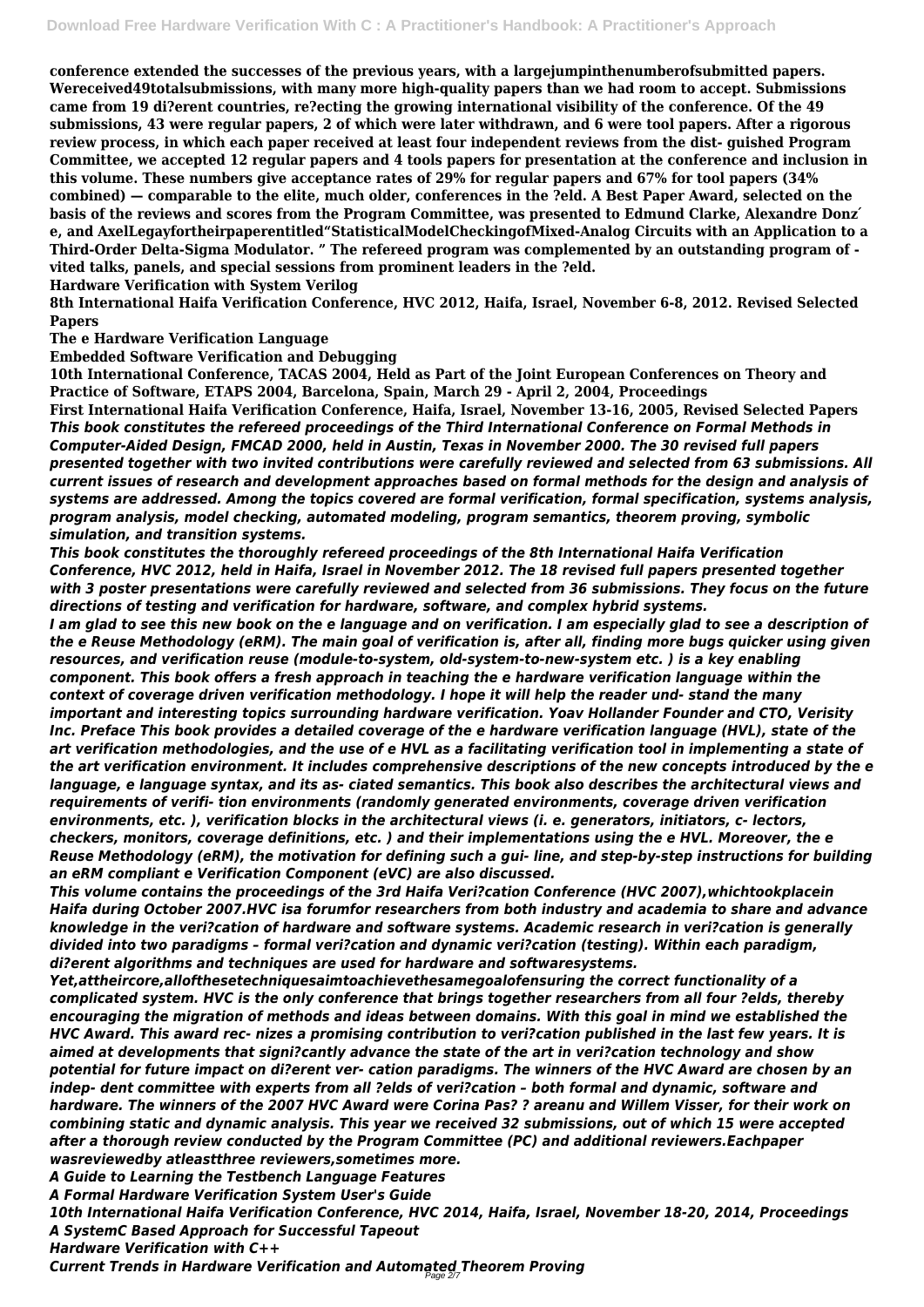*This book constitutes the thoroughly refereed post-conference proceedings of the 7th International Haifa Verification Conference, HVC 2011, held in Haifa, Israel in December 2011. The 15 revised full papers presented together with 3 tool papers and 4 posters were carefully reviewed and selected from 43 submissions. The papers are organized in topical sections on synthesis, formal verification, software quality, testing and coverage, experience and tools, and posters- student event. This book constitutes the refereed post-proceedings of the First International Conference on Hardware Verification, Software Testing, and PADTAD held in November 2005. The conference combines the sixth IBM Verification Workshop, the fourth IBM Software Testing Workshop, and the third PADTAD (Parallel and Distributed Systems: Testing and Debugging) Workshop. The 14 revised full papers presented together with three invited contributions were carefully reviewed and selected from 31 submissions. The papers address all current issues in hardware/software verification, software testing, and testing of parallel and concurrent applications.*

*This report describes the partially completed correctness proof of the Viper 'block model'. Viper [7,8,9,11,23] is a microprocessor designed by W. J. Cullyer, C. Pygott and J. Kershaw at the Royal Signals and Radar Establishment in Malvern, England, (henceforth 'RSRE') for use in safety-critical applications such as civil aviation and nuclear power plant control. It is currently finding uses in areas such as the de ployment of weapons from tactical aircraft. To support safety-critical applications, Viper has a particulary simple design about which it is relatively easy to reason using current techniques and models. The designers, who deserve much credit for the promotion of formal methods, intended from the start that Viper be formally verified. Their idea was to model Viper in a sequence of decreasingly abstract levels, each of which concentrated on some aspect ofthe design, such as the flow ofcontrol, the processingofinstructions, and so on. That is, each model would be a specification of the next (less abstract) model, and an implementation of the previous model (if any). The verification effort would then be simplified by being structured according to the sequence of abstraction levels. These models (or levels) of description were characterized by the design team. The first two levels, and part of the third, were written by them in a logical language amenable to reasoning and proof.*

*This is the first book to focus on the problem of ensuring the correctness of floating-point hardware designs through mathematical methods. Formal Verification of Floating-Point Hardware Design advances a verification methodology based on a unified theory of register-transfer logic and floating-point arithmetic that has been developed and applied to the formal verification of commercial floating-point units over the course of more than two decades, during which the author was employed by several major microprocessor design companies. The book consists of five parts, the first two of which present a rigorous exposition of the general theory based on the first principles of arithmetic. Part I covers bit vectors and the bit manipulation primitives, integer and fixed-point encodings, and bit-wise logical operations. Part II addresses the properties of floating-point numbers, the formats in which they are encoded as bit vectors, and the various modes of floating-point rounding. In Part III, the theory is extended to the analysis of several algorithms and optimization techniques that are commonly used in commercial implementations of elementary arithmetic operations. As a basis for the formal verification of such implementations, Part IV contains high-level specifications of correctness of the basic arithmetic instructions of several major industry-standard floating-point architectures, including all details pertaining to the handling of exceptional conditions. Part V illustrates the methodology, applying the preceding theory to the comprehensive verification of a state-of-the-art commercial floating-point unit. All of these results have been formalized in the logic of the ACL2 theorem prover and mechanically checked to ensure their correctness. They are presented here, however, in simple conventional mathematical notation. The book presupposes no familiarity with ACL2, logic design, or any mathematics beyond basic high school algebra. It will be of interest to verification engineers as well as arithmetic circuit designers who appreciate the value of a rigorous approach to their art, and is suitable as a graduate text in computer arithmetic.*

*16th International Conference, CAV 2004, Boston, MA, USA, July 13-17, 2004, Proceedings*

*Advanced Verification Techniques*

*Correct Hardware Design and Verification Methods*

*Co-verification of Hardware and Software for ARM SoC Design*

*Tools and Algorithms for the Construction and Analysis of Systems*

*A Practitioner's Handbook*

CHARME'99 is the tenth in a series of working conferences devoted to the dev- opment and use of leading-edge formal techniques and tools for the design and veri?cation of hardware and systems. Previous conferences have been held in Darmstadt (1984), Edinburgh (1985), Grenoble (1986), Glasgow (1988), Leuven (1989), Torino (1991), Arles (1993), Frankfurt (1995) and Montreal (1997). This workshop and conference series has been organized in cooperation with IFIP WG 10. 5. It is now the biannual counterpart of FMCAD, which takes place every even-numbered year in the USA. The 1999 event took place in Bad Her- nalb, a resort village located in the Black Forest close to the city of Karlsruhe. The validation of functional and timing behavior is a major bottleneck in current VLSI design systems. A predominantly academic area of study until a few years ago, formal design and veri?cation techniques are now migrating into industrial use. The aim of CHARME'99 is to bring together researchers and users from academia and industry working in this active area of research. Two invited talks illustrate major current trends: the presentation by G ?erard Berry (Ecole des Mines de Paris, Sophia-Antipolis, France) is concerned with the use of synchronous languages in circuit design, and the talk given by Peter Jansen (BMW, Munich, Germany) demonstrates an application of formal methods in an industrial environment. The program also includes 20 regular presentations and 12 short presentations/poster exhibitions that have been selected from the 48 submitted papers. With our ever-increasing reliance on computer technology in every field of modern life, the need for continuously evolving and improving cyber security remains a constant imperative. This book presents the 3 keynote speeches and 10 papers delivered at the 2nd Singapore Cyber Security R&D Conference (SG-CRC 2017), held in Singapore, on 21-22 February 2017. SG-CRC 2017 focuses on the latest research into the techniques and methodologies of cyber security. The goal is to construct systems which are resistant to cyber-attack, enabling the construction of safe execution environments and improving the security of both hardware and software by means of mathematical tools and engineering approaches for the design, verification and monitoring of cyber-physical systems. Covering subjects which range from messaging in the public cloud and the use of scholarly digital libraries as a platform for malware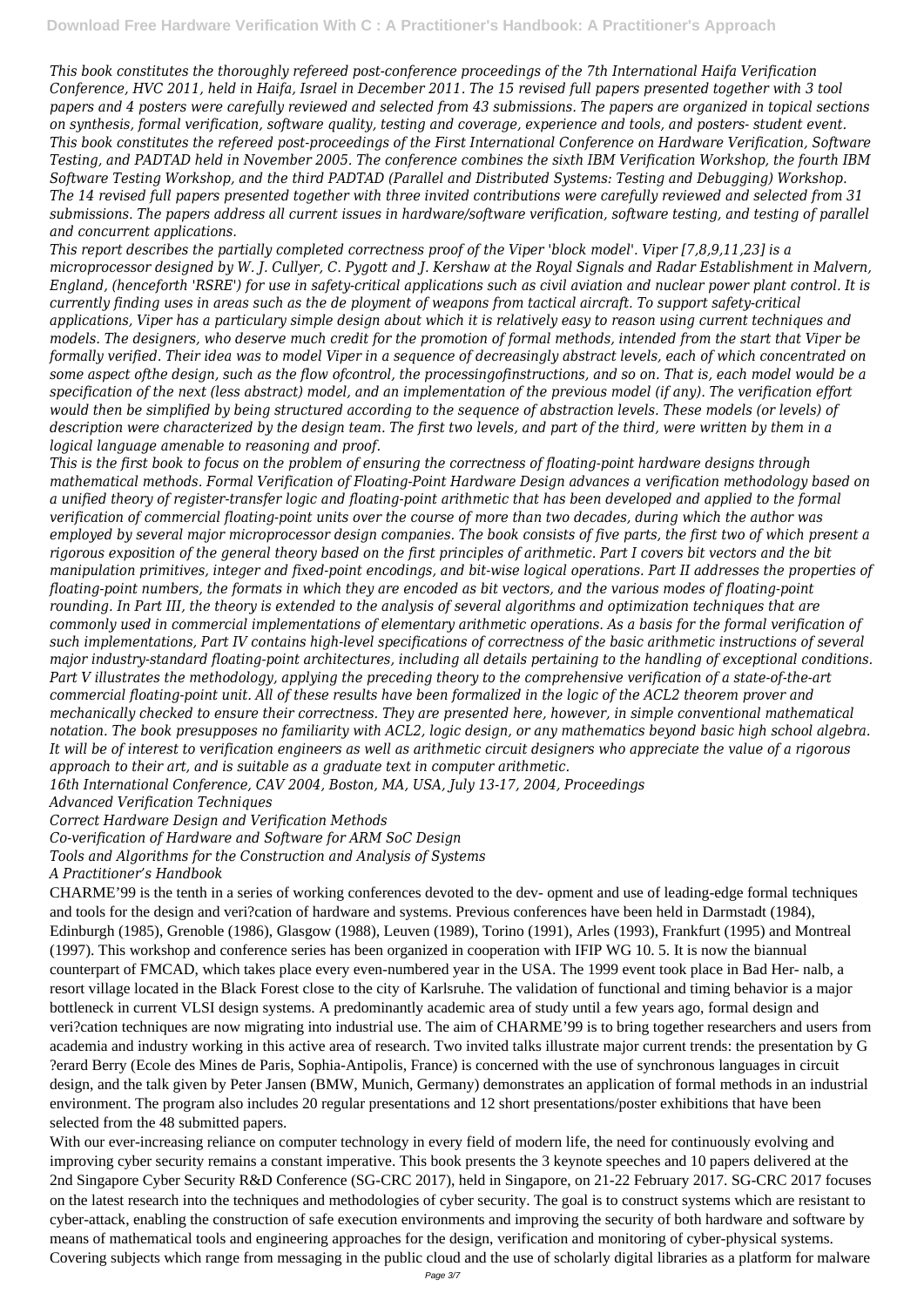distribution, to low-dimensional bigram analysis for mobile data fragment classification, this book will be of interest to all those whose business it is to improve cyber security.

This book presents the basis for reusing the test vector generation and simulation for the purpose of implementation verification, to result in a significant timesaving. It brings the results in the direction of merging manufacturing test vector generation and verification.

This book constitutes the thoroughly refereed post-proceedings of the Second International Haifa Verification Conference, HVC 2006, held in Haifa, Israel, in October 2006. The 15 revised full papers presented together with 2 invited lectures are organized in three topical tracks on hardware verification technologies and methodologies, software testing, and tools for hardware verification and software testing.

An Object-Oriented Framework

The Complete Industry Cycle

Formal Methods for Hardware Verification

Hardware/Software Co-Design and Co-Verification

Methodology and Techniques

Computer Aided Verification

This book is intended as an innovative overview of current formal verification combined with an in-depth analysis of some advanced techniques to improve the scalability of these methods, and close the gap between design and verification in com design. Formal Verification: Scalable Hardware Verification with Symbolic explains current formal verification methods and provides an in-depth analyst advanced techniques to improve the scalability of these methods and close the design and verification in computer-aided design. It provides the theoretical background required to present such methods and advanced techniques, i.e. Boolea representations, models of sequential networks and, in particular, some novel to expose the disjoint support decompositions of Boolean functions, used in scalable approache

This is the first book to cover verification strategies and methodologies verification from system level verification to the design sign-off. All the aspects in this exciting new book are illustrated with a single reference Bluetooth application.

This book constitutes the refereed proceedings of the 12th IFIP WG 10.5 Advanced Research Working Conference on Correct Hardware Design and Verification Methods, CHARN in L'Aquila, Italy in October 2003. The 24 revised full papers and 8 short papers presented were carefully reviewed and selected from 65 submissions. The organized in topical sections on software verification, automata based method verification, specification methods, theorem proving, bounded model checking, checking and application

Hardware/software co-verification is how to make sure that embedded system so correctly with the hardware, and that the hardware has been properly designed to run the hardware, and the the software successfully -before large sums are spent on prototypes or manufa is the first book to apply this verification technique to the rapidly gro embedded systems-on-a-chip(SoC). As traditional embedded system design e single-chip design, embedded engineers must be armed with the necessary information of make educated decisions about which tools and methodology to deploy. So C requires a mix of expertise from the disciplines of microprocessor and architecture, logic design and simulation, and C and Assembly language embedded Until now, the relevant information on how it all fits together has not be Andrews, a recognized expert, provides in-depth information about how coreally works, how to be successful using it, and pitfalls to avoid. He illust concepts using concrete examples with the ARM core - a technology that has market share in embedded system product design. The companion CD-ROM contain code used in the design examples, a searchable e-book version, and useful des The only book on verification for systems-on-a-chip (SoC) on the market engineers and their companies time and money by showing them how to speed up the testing testing the testing testing the testing testing testing and the testing testing testing testing testing testing testing testing testi process, while still avoiding costly mistakes \* Design examples use the ARI dominant technology in SoC, and all the source code is included on the accompanying CD-Rom, so engineers can easily use it in their own Second International Haifa Verification Conference, HVC 2006, Haifa, Isra 23-26, 2006, Revised Selected Papers A Mathematical Approa Logic Synthesis and Verifica Hardware and Software, Verification and 4th International Haifa Verification Conference, HVC 2008, Haifa, Israel, October 2008, Haifa, Israel, October Page 4/7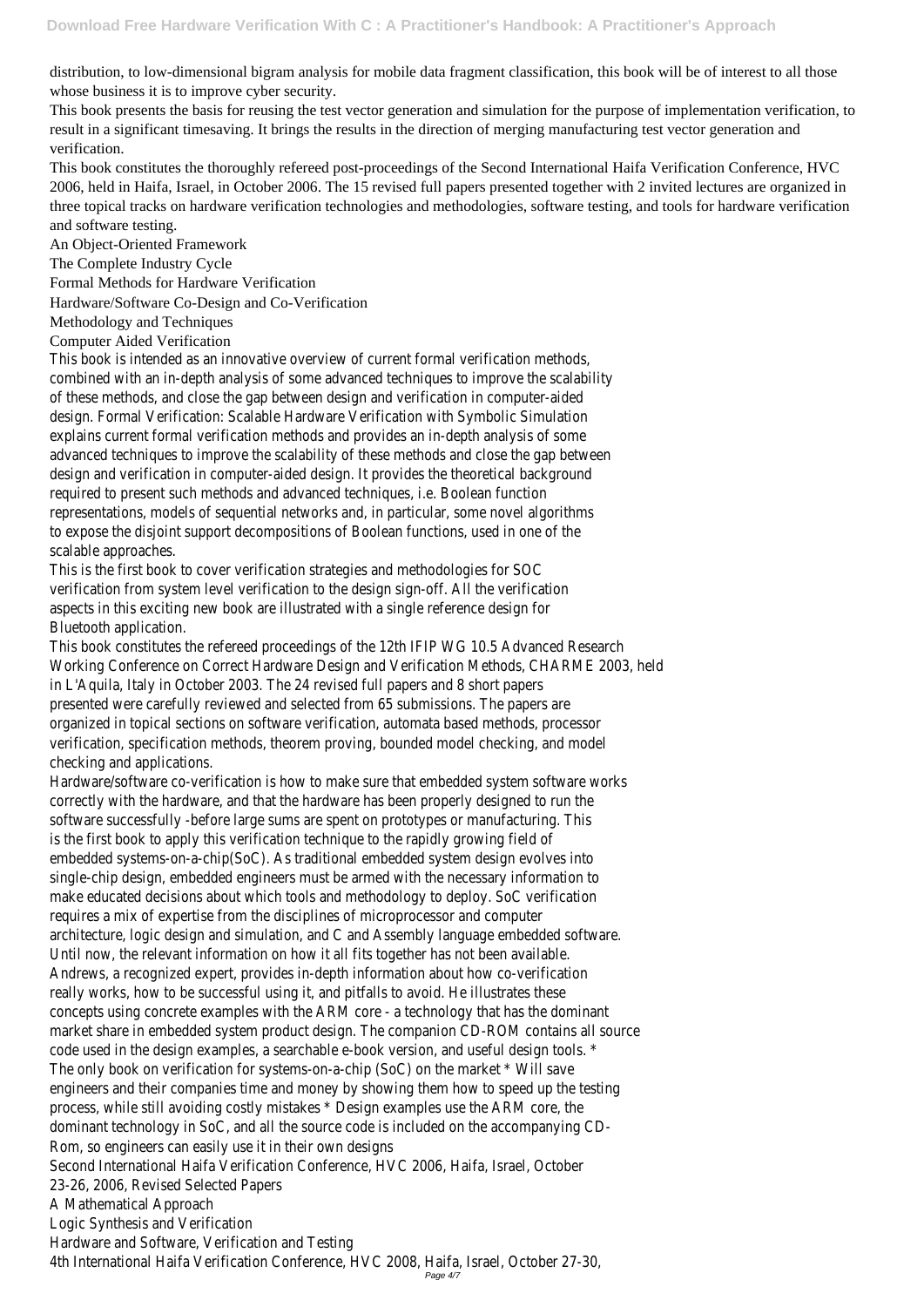# 2008, Revised Selected Pap

## Proceedings of the 2nd Singapore Cyber-Security R&D Conference (SC

Based on the highly successful second edition, this extended edition of SystemVerilog for Verification: A Guide to Learning the Testbench Language Features teaches all verification features of the SystemVerilog language, providing hundreds of examples to clearly explain the concepts and basic fundamentals. It contains materials for both the full-time verification engineer and the student learning this valuable skill. In the third edition, authors Chris Spear and Greg Tumbush start with how to verify a design, and then use that context to demonstrate the language features, including the advantages and disadvantages of different styles, allowing readers to choose between alternatives. This textbook contains end-of-chapter exercises designed to enhance students<sup>[]</sup> understanding of the material. Other features of this revision include: New sections on static variables, print specifiers, and DPI from the 2009 IEEE language standard Descriptions of UVM features such as factories, the test registry, and the configuration database Expanded code samples and explanations Numerous samples that have been tested on the major SystemVerilog simulators SystemVerilog for Verification: A Guide to Learning the Testbench Language Features, Third Edition is suitable for use in a one-semester SystemVerilog course on SystemVerilog at the undergraduate or graduate level. Many of the improvements to this new edition were compiled through feedback provided from hundreds of readers.

"As chip size and complexity continues to grow exponentially, the challenges of functional verification are becoming a critical issue in the electronics industry. It is now commonly heard that logical errors missed during functional verification are the most common cause of chip respins, and that the costs associated with functional verification are now outweighing the costs of chip design. To cope with these challenges engineers are increasingly relying on new design and verification methodologies and languages. Transaction-based design and verification, constrained random stimulus generation, functional coverage analysis, and assertion-based verification are all techniques that advanced design and verification teams routinely use today. Engineers are also increasingly turning to design and verification models based on C/C++ and SystemC in order to build more abstract, higher performance hardware and software models and to escape the limitations of RTL HDLs. This new book, Advanced Verification Techniques, provides specific guidance for these advanced verification techniques. The book includes realistic examples and shows how SystemC and SCV can be applied to a variety of advanced design and verification tasks." - Stuart Swan Co-Design is the set of emerging techniques which allows for the simultaneous design of Hardware and Software. In many cases where the application is very demanding in terms of various performances (time, surface, power consumption), trade-offs between dedicated hardware and dedicated software are becoming increasingly difficult to decide upon in the early stages of a design. Verification techniques - such as simulation or proof techniques - that have proven necessary in the hardware design must be dramatically adapted to the simultaneous verification of Software and Hardware. Describing the latest tools available for both Co-Design and Co-Verification of systems, Hardware/Software Co-Design and Co-Verification offers a complete look at this evolving set of procedures for CAD environments. The book considers all trade-offs that have to be made when co-designing a system. Several models are presented for determining the optimum solution to any co-design problem, including partitioning, architecture synthesis and code generation. When deciding on trade-offs, one of the main factors to be considered is the flow of communication, especially to and from the outside world. This involves the modeling of communication protocols. An approach to the synthesis of interface circuits in the context of co-design is presented. Other chapters present a co-design oriented flexible component data-base and retrieval methods; a case study of an ethernet bridge, designed using LOTOS and co-design methodologies and finally a programmable user interface based on monitors. Hardware/Software Co-Design and Co-Verification will help designers and researchers to understand these latest techniques in system design and as such will be of interest to all involved in embedded system design. This book constitutes the refereed proceedings of the 16th International Conference on Computer Aided Verification, CAV 2004, held in Boston, MA, USA, in July 2004. The 32 revised full research papers and 16 tool papers were carefully reviewed and selected from 144 submissions. The papers cover all current issues in computer aided verification and model checking, ranging from foundational and methodological issues to the evaluation of major tools and systems.

Using Testing Techniques in Hardware Verification

ESL Design and Verification

Formal Verification of Floating-Point Hardware Design

#### Vos

### Third International Haifa Verification Conference, HVC 2007, Haifa, Israel, October 23-25, 2007, Proceedings Introduction to Formal Hardware Verification

This state-of-the-art monograph presents a coherent survey of a variety of methods and systems for formal hardware verification. It emphasizes the presentation of approaches that have matured into tools and systems usable for the actual verification of nontrivial circuits. All in all, the book is a representative and well-structured survey on the success and future potential of formal methods in proving the correctness of circuits. The various chapters describe the respective approaches supplying theoretical foundations as well as taking into account the application viewpoint. By applying all methods and systems presented to the same set of IFIP WG10.5 hardware verification examples, a valuable and fair analysis of the strenghts and weaknesses of the various approaches is given.

Microprocessors increasingly control and monitor our most critical systems, including automobiles, airliners, medical systems, transportation grids, and defense systems. The relentless march of semiconductor process technology has given engineers exponentially increasing transistor budgets at constant recurring cost. This has encouraged increased functional integration onto a single die, as well as increased architectural sophistication of the functional units themselves. Additionally, design cycle times are decreasing, thus putting increased schedule pressure on engineers. Not surprisingly, this environment has led to a number of uncaught design flaws. Traditional simulation-based design verification has not kept up with the scale or pace of modern microprocessor system design. Formal verification methods offer the promise of improved bug-finding capability, as well as the ability to establish functional correctness of a detailed design relative to a high-level specification. However, widespread use of formal methods has had to await breakthroughs in automated reasoning, integration with engineering design languages and processes, scalability, and usability. This book presents several breakthrough design and verification techniques that allow these powerful formal methods to be employed in the real world of high-assurance microprocessor system design. Hardware Verification with C++A Practitioner's HandbookSpringer Science & Business Media Visit the authors' companion site! http://www.electronicsystemlevel.com/ - Includes interactive forum with the authors! Electronic System Level (ESL) design has mainstreamed – it is now an established approach at most of the world's leading system-on-chip (SoC) design companies and is being used increasingly in system design. From its genesis as an algorithm modeling methodology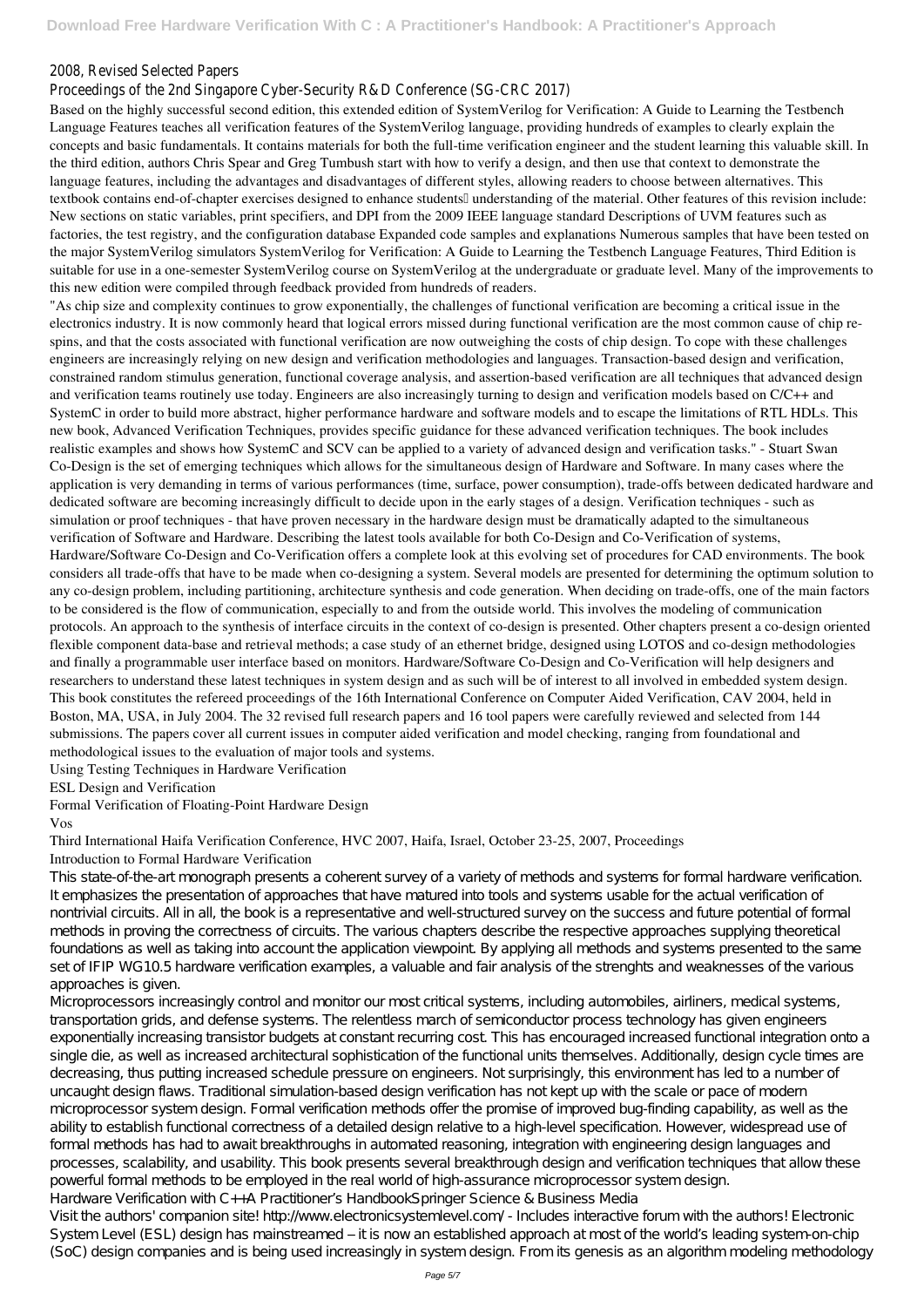with 'no links to implementation', ESL is evolving into a set of complementary methodologies that enable embedded system design, verification and debug through to the hardware and software implementation of custom SoC, system-on-FPGA, system-onboard, and entire multi-board systems. This book arises from experience the authors have gained from years of work as industry practitioners in the Electronic System Level design area; they have seen "SLD" or "ESL" go through many stages and false starts, and have observed that the shift in design methodologies to ESL is finally occurring. This is partly because of ESL technologies themselves are stabilizing on a useful set of languages being standardized (SystemC is the most notable), and use models are being identified that are beginning to get real adoption. ESL DESIGN & VERIFICATION offers a true prescriptive guide to ESL that reviews its past and outlines the best practices of today. Table of Contents CHAPTER 1: WHAT IS ESL? CHAPTER 2: TAXONOMY AND DEFINITIONS FOR THE ELECTRONIC SYSTEM LEVEL CHAPTER 3: EVOLUTION OF ESL DEVELOPMENT CHAPTER 4: WHAT ARE THE ENABLERS OF ESL? CHAPTER 5: ESL FLOW CHAPTER 6: SPECIFICATIONS AND MODELING CHAPTER 7: PRE-PARTITIONING ANALYSIS CHAPTER 8: PARTITIONING CHAPTER 9: POST-PARTITIONING ANALYSIS AND DEBUG CHAPTER 10: POST-PARTITIONING VERIFICATION CHAPTER 11: HARDWARE IMPLEMENTATION CHAPTER 12: SOFTWARE IMPLEMENTATION CHAPTER 13: USE OF ESL FOR IMPLEMENTATION VERIFICATION CHAPTER 14: RESEARCH, EMERGING AND FUTURE PROSPECTS APPENDIX: LIST OF ACRONYMS \* Provides broad, comprehensive coverage not available in any other such book \* Massive global appeal with an internationally recognised author team \* Crammed full of state of the art content from notable industry experts Formal Methods in Computer-Aided Design

13th IFIP WG 10.5Advanced Research, Working Conference, CHARME 2005, Saarbrücken, Germany, October 3-6, 2005, Proceedings

Hardware Design Verification

10th IFIP WG10.5 Advanced Research Working Conference, CHARME'99, Bad Herrenalb, Germany, September 27-29, 1999, Proceedings

Hardware and Software: Verification and Testing

A Prescription for Electronic System Level Methodology

The Practical, Start-to-Finish Guide to Modern Digital Design Verification As digital logic designs grow larger and more complex, functional verification has become the number one bottleneck in the design process. Reducing verification time is crucial to project success, yet many practicing engineers have had little formal training in verification, and little exposure to the newest solutions.Hardware Design Verificationsystematically presents today's most valuable simulation-based and formal verification techniques, helping test and design engineers choose the best approach for each project, quickly gain confidence in their designs, and move into fabrication far more rapidly. College students will find that coverage of verification principles and common industry practices will help them prepare for jobs as future verification engineers. Author William K. Lam, one of the world's leading experts in design verification, is a recent winner of the Chairman's Award for Innovation, Sun Microsystems' most prestigious technical achievement award. Drawing on his wide-ranging experience, he introduces the foundational principles of verification, presents traditional techniques that have survived the test of time, and introduces emerging techniques for today's most challenging designs. Throughout, Lam emphasizes practical examples rather than mathematical proofs; wherever advanced math is essential, he explains it clearly and accessibly. Coverage includes Simulation-based versus formal verification: advantages, disadvantages, and tradeoffs Coding for verification: functional and timing correctness, syntactical and structure checks, simulation performance, and more Simulator architectures and operations, including event-driven, cycle-based, hybrid, and hardware-based simulators Testbench organization, design, and tools: creating a fast, efficient test environment Test scenarios and assertion: planning, test cases, test generators, commercial and Verilog assertions, and more Ensuring complete coverage, including code, parameters, functions, items, and cross-coverage The verification cycle: failure capture, scope reduction, bug tracking, simulation data dumping, isolation of underlying causes, revision control, regression, release mechanisms, and tape-out criteria An accessible introduction to the mathematics and algorithms of formal verification, from Boolean functions to statemachine equivalence and graph algorithms Decision diagrams, equivalence checking, and symbolic simulation Model checking and symbolic computation Simply put,Hardware Design Verificationwill help you improve and accelerate your entire verification process--from planning through tape-out--so you can get to market faster with higher quality designs.

One of the biggest challenges in chip and system design is determining whether the hardware works correctly. That is the job of functional verification engineers and they are the audience for this

comprehensive text from three top industry professionals. As designs increase in complexity, so has the value of verification engineers within the hardware design team. In fact, the need for skilled verification engineers has grown dramatically--functional verification now consumes between 40 and 70% of a project's labor, and about half its cost. Currently there are very few books on verification for engineers, and none that cover the subject as comprehensively as this text. A key strength of this book is that it describes the entire verification cycle and details each stage. The organization of the book follows the cycle, demonstrating how functional verification engages all aspects of the overall design effort and how individual cycle stages relate to the larger design process. Throughout the text, the authors leverage their 35 plus years experience in functional verification, providing examples and case studies, and focusing on the skills, methods, and tools needed to complete each verification task. Comprehensive overview of the complete verification cycle Combines industry experience with a strong emphasis on functional verification fundamentals Includes real-world case studies This book constitutes the refereed proceedings of the 10th International Haifa Verification Conference, HVC 2014, held in Haifa, Israel, in November 2014. The 17 revised full papers and 4 short papers presented were carefully reviewed and selected from 43 submissions. The papers cover a wide range of topics in the sub-fields of testing and verification applicable to software, hardware, and complex hybrid systems.